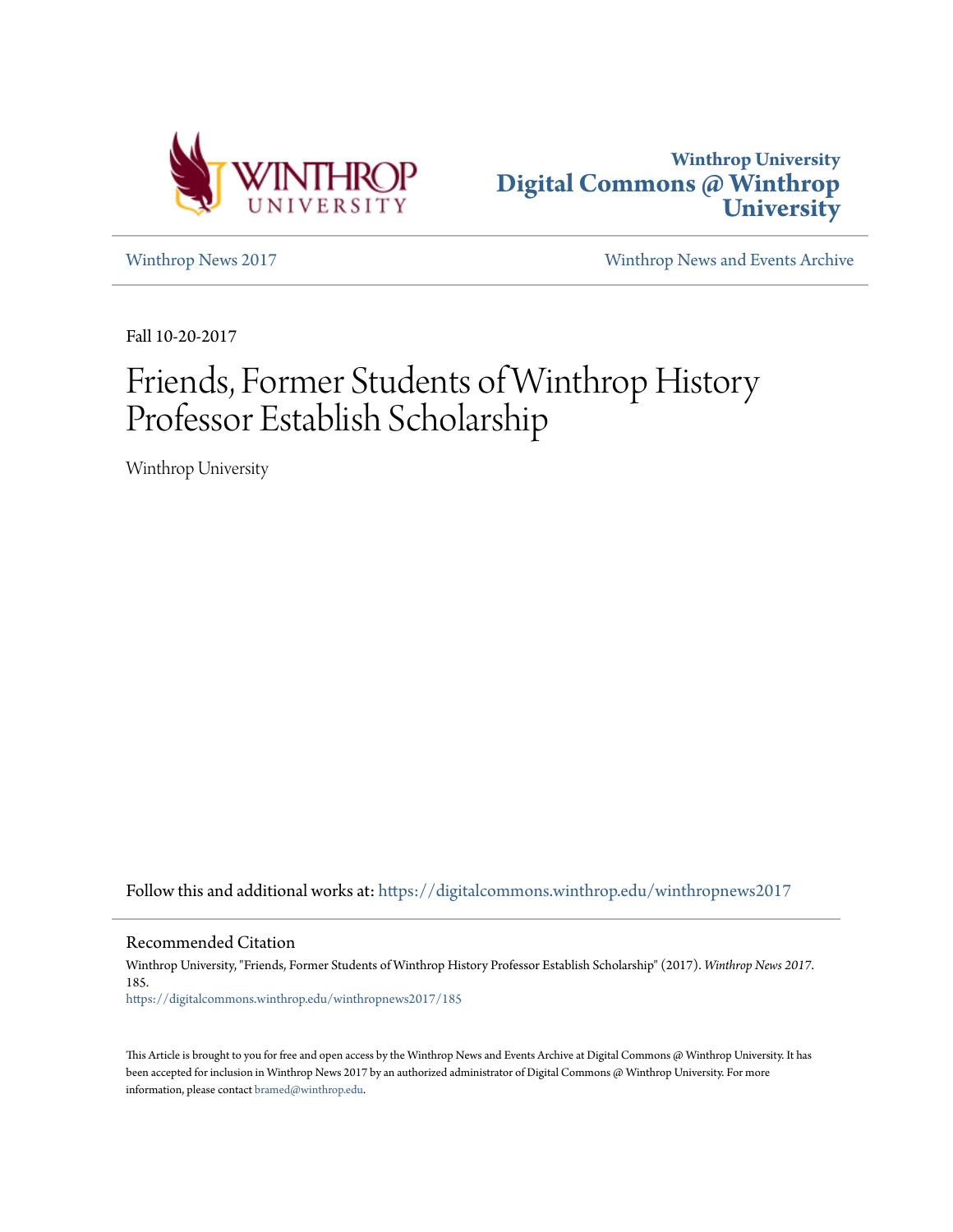







Eddie Lee

ROCK HILL, SOUTH CAROLINA – Winthrop University Professor of History **Eddie Lee** '83 has devoted much of his career to the study of history – particularly the history of South Carolina, his home state. To continue his legacy and support budding historians, Lee's friends and former pupils have **established a scholarship for Winthrop graduate students**.

The J**. Edward Lee Scholarship**, an endowed fund, will provide **one annual** scholarship to a graduate student studying history, with first preference given to students who are interested in South Carolina history. Lee's friends and former students—including six history professors, five current elected officials, a dozen educators and numerous entrepreneurs—have contributed to the scholarship.

**Lee** said that he hopes the endowed fund will "encourage and reward future generations of historians," with a focus on students who plan to pursue a doctorate in history.

The **longtime mayor of York, South Carolina**, added that the scholarship also recognizes his **strong family ties to Winthrop**: His late grandmother, Class of 1897 graduate Victoria Sanders, his mother, Ola Bankhead '36, and his mother-in-law, Jacqueline Hardy '40, are Winthrop alumnae.

The **J. Edward Lee Scholarship** highlights the university's emphasis on **creating a flourishing culture of philanthropy**, with **fundraising defined as a top priority** in the Winthrop Plan, the university's strategic plan through 2025.

**Lee** earned his M.A. in history at Winthrop, where he has been a Department of History faculty member since 1994 and directs the graduate studies in history program. He is the author or co-author of 15 books, and he serves frequently as a commentator for national media, including NBC, CNN and NPR. **Lee** also presents public programs on topics ranging from South Carolina history to the U.S. presidency. His teaching has won numerous awards, including a Presidential Citation and a Faculty Student Life Award at Winthrop as well as the Palmetto Trust for Historic Preservation's Elected Official Award in 2015.

In addition, **Lee** is a commissioner for the South Carolina Archives. He also serves on the Review Committee for the National Register of Historic Places, and he is chairman of the Catawba Regional Council of Governments.

Make an online gift to the **J. Edward Lee Scholarship**, or send checks payable to "Winthrop